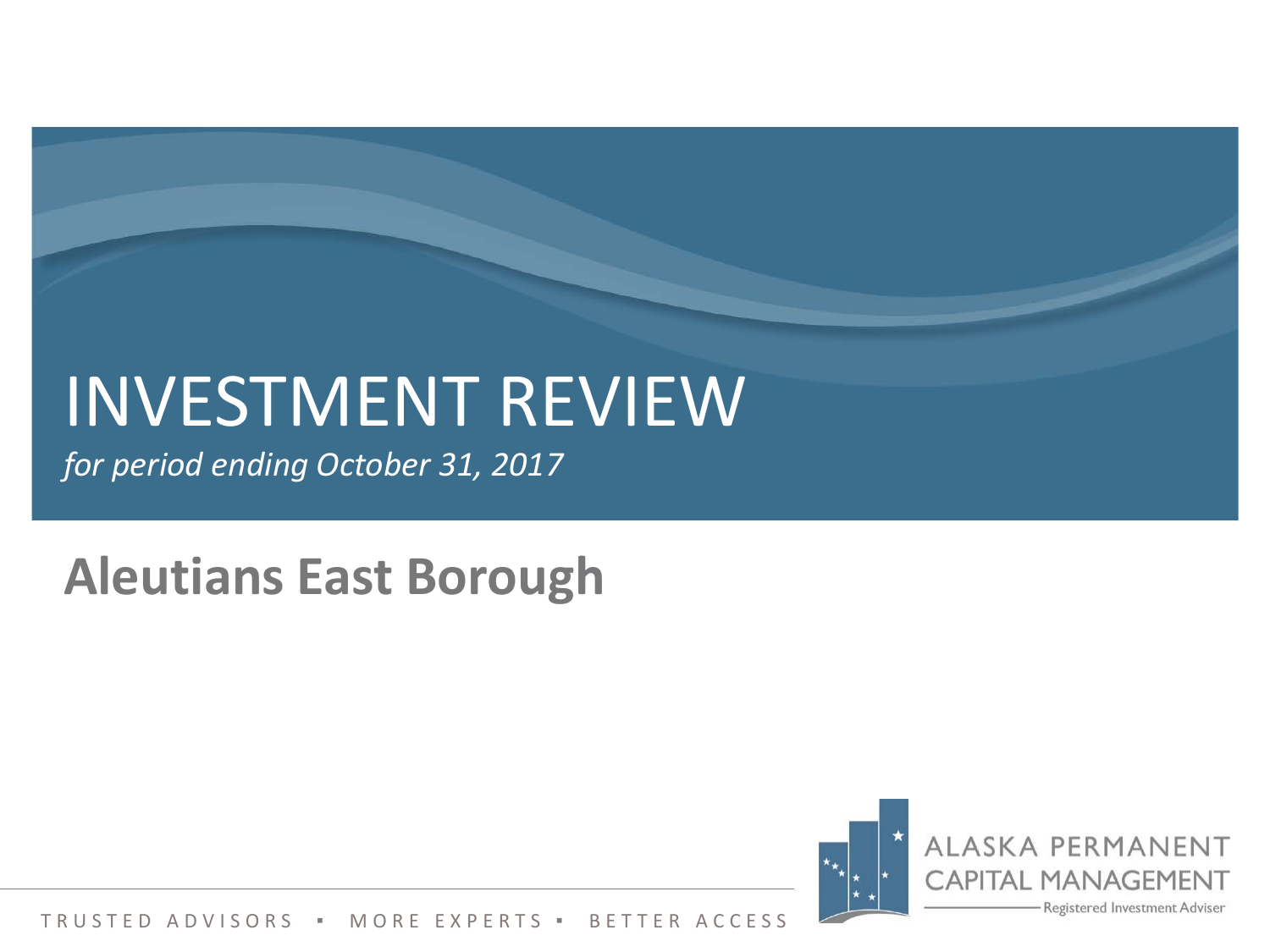## Account Summary as of October 31, 2017 *Aleutians East Borough Permanent Fund*

| <b>Account Inception</b>                                                                 | <b>July 1993</b>       |
|------------------------------------------------------------------------------------------|------------------------|
| <b>Total Contributions</b>                                                               | \$19,386,422           |
| <b>Cumulative Withdrawals</b><br>Includes management fees                                | \$11,092,294           |
| <b>Current Market Value</b><br>October 31, 2017                                          | \$45,153,540           |
| <b>Account Return Since Inception</b><br>July 31, 1993 - October 31, 2017; Gross of Fees | $+6.50%$               |
| <b>Current Allocation</b>                                                                | 66% Equity / 34% Bonds |

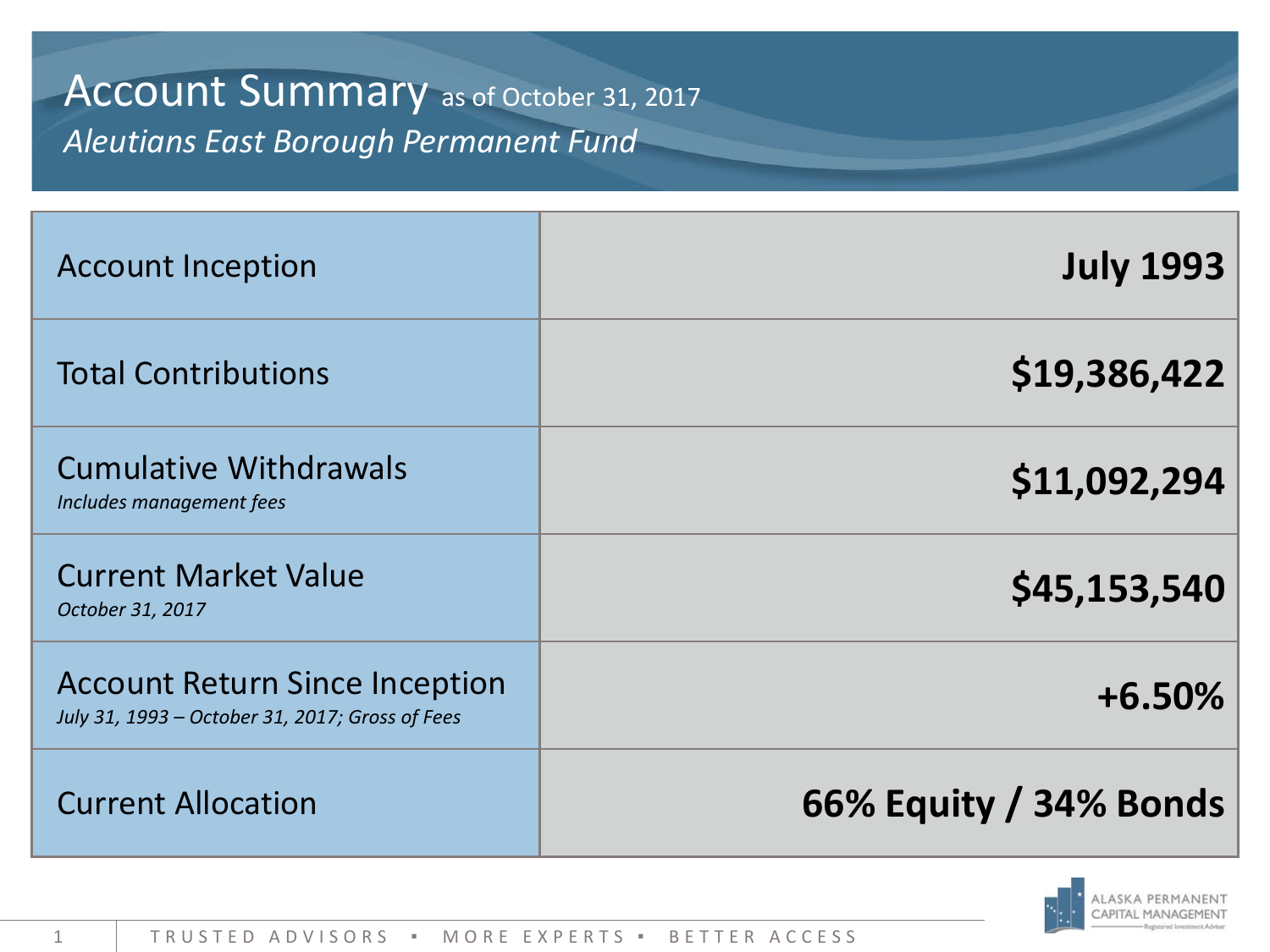# Portfolio Review

*as of October 31, 2017*

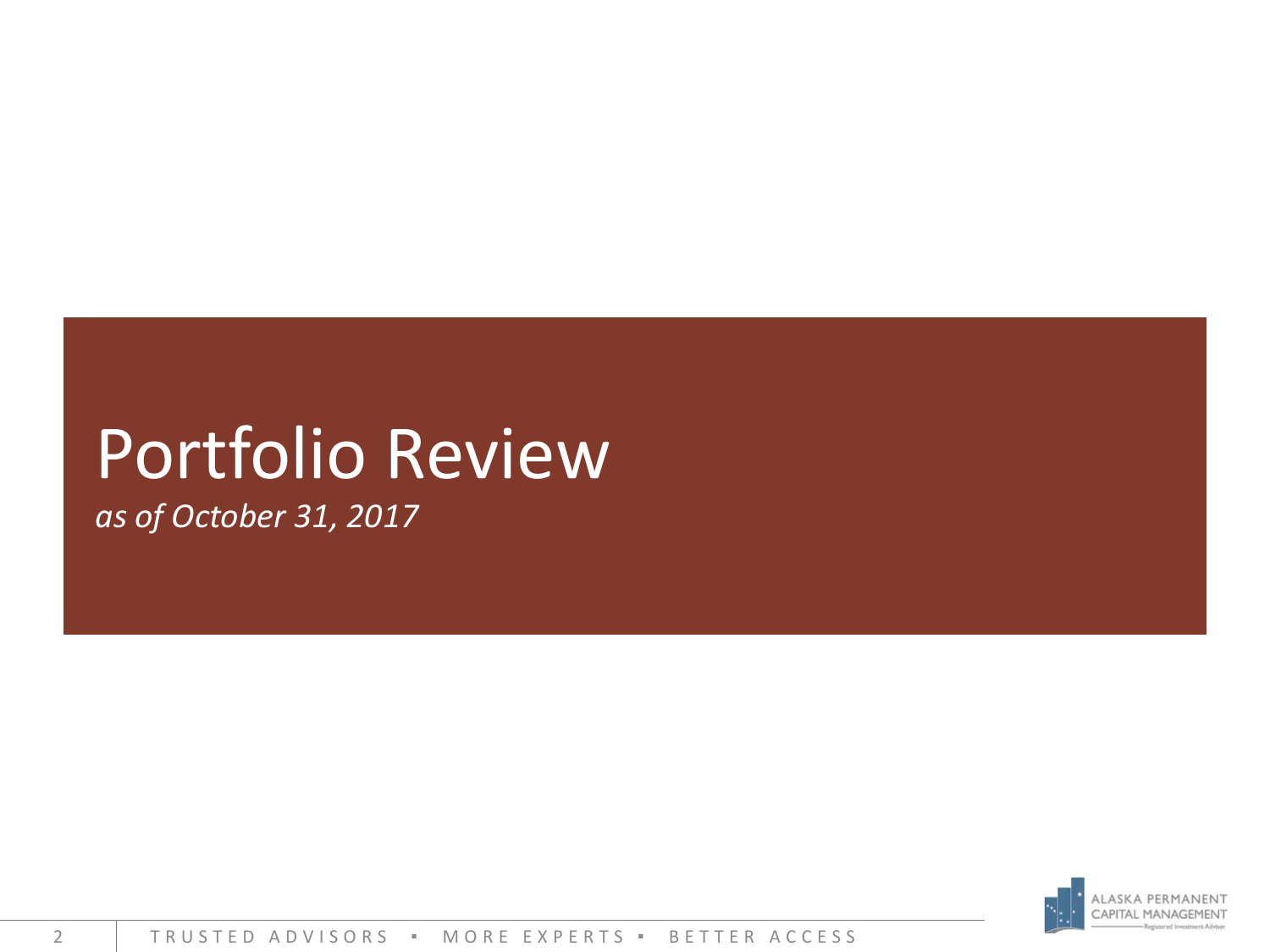#### **PORTFOLIO REVIEW**

### Asset Class Performance as of October 31, 2017

*International markets have led equities higher in 2017.*



Asset class performance is represented by the stated index return.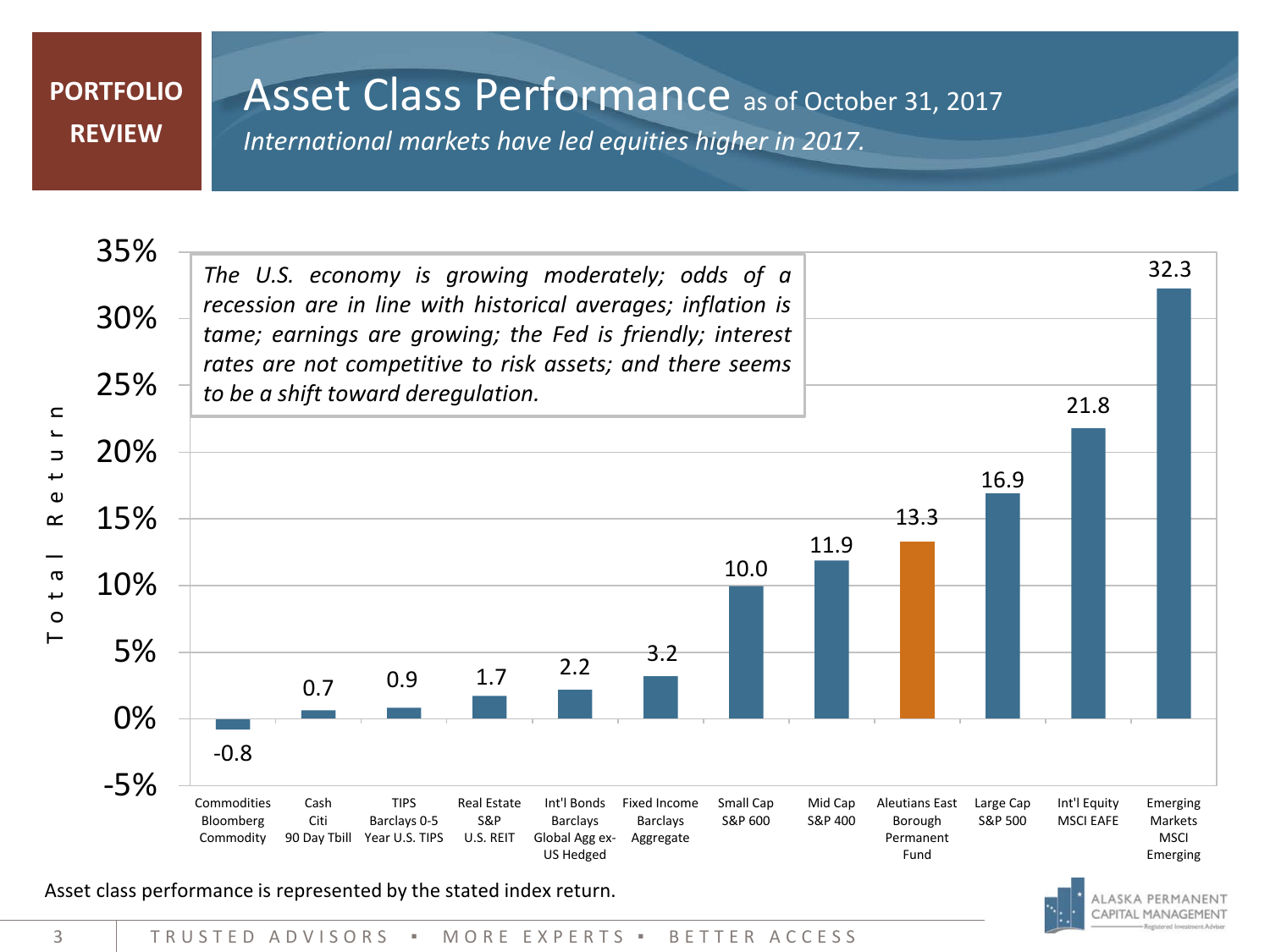#### Historical Market Value as of October 31, 2017 *Aleutians East Borough Permanent Fund* **PORTFOLIO REVIEW**





4 TRUSTED ADVISORS ▪ MORE EXPERTS ▪ BETTER ACCESS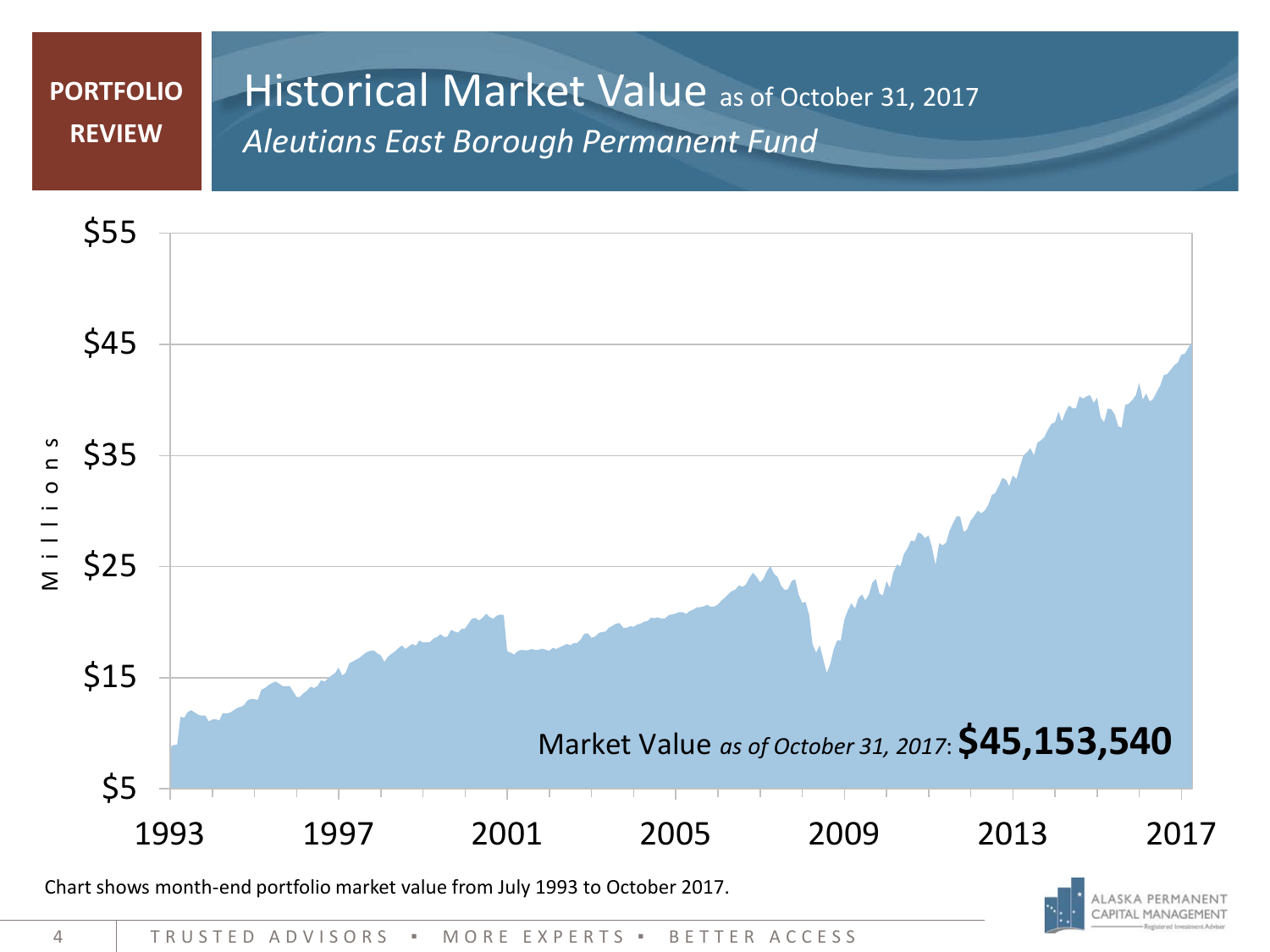#### **Historical Asset Allocation Since Inception** *Aleutians East Borough Permanent Fund* **PORTFOLIO REVIEW**



Chart shows actual month end portfolio allocation from August 31, 1993 to October 31, 2017.

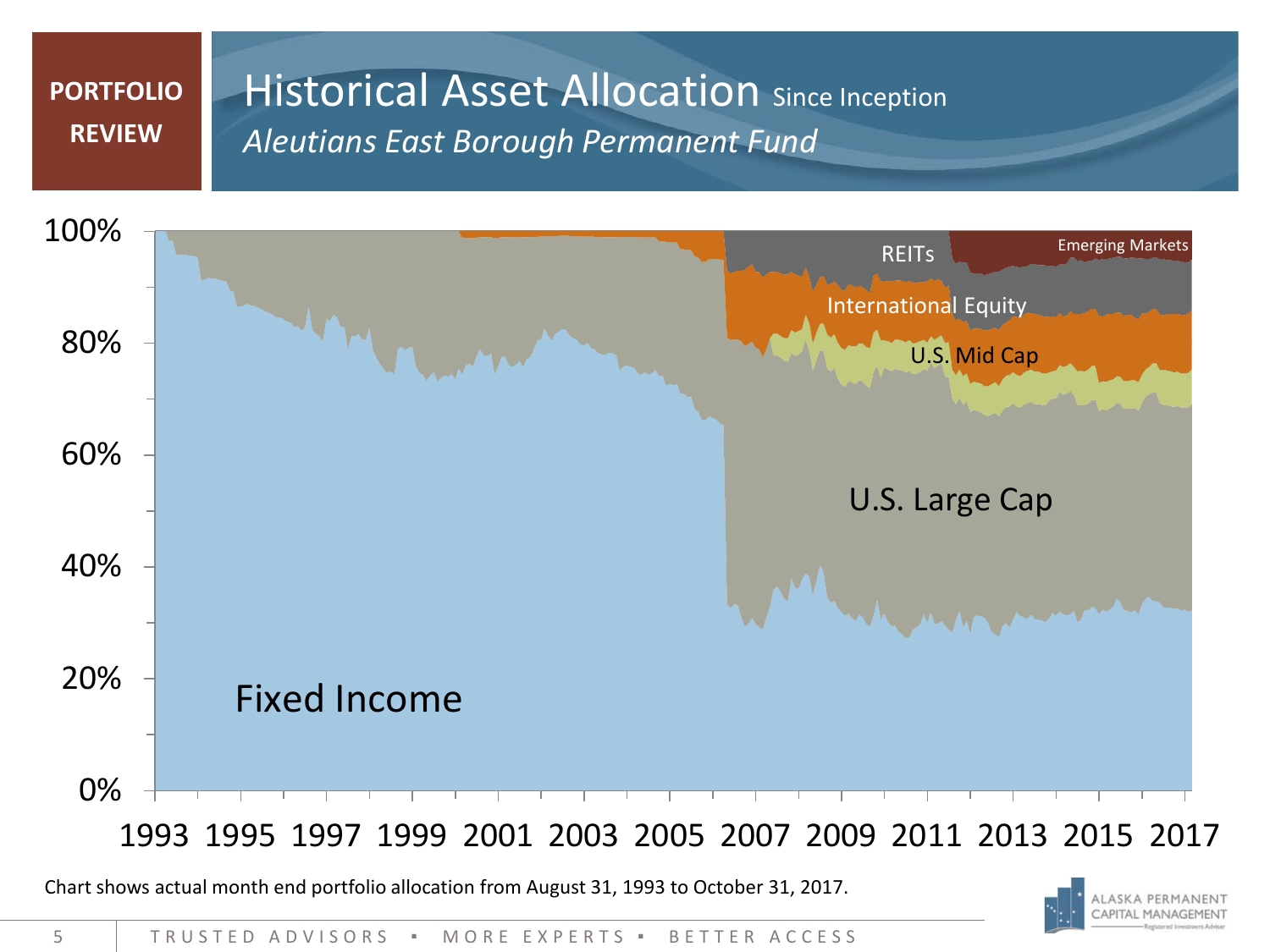### **PORTFOLIO REVIEW**

### Asset Allocation as of October 31, 2017 *Aleutians East Borough Permanent Fund*



| U.S. Fixed Income        | $\blacksquare$ Cash     |
|--------------------------|-------------------------|
| $\blacksquare$ Large Cap | $\blacksquare$ Mid Cap  |
| International            | $\blacksquare$ Emerging |
| <b>Real Estate</b>       |                         |

| <b>Asset Class</b>      | % Assets | <b>Strategic</b><br><b>Benchmark</b> | Range    | <b>Market Value</b> |
|-------------------------|----------|--------------------------------------|----------|---------------------|
| <b>Fixed Income</b>     | 32.2%    | 34%                                  | 25-60%   | \$14,545,312        |
| U.S. Fixed Income       | 31.7%    |                                      |          | \$14,321,790        |
| Cash                    | 0.5%     |                                      |          | \$223,522           |
| <b>Equities</b>         | 67.8%    | 66%                                  |          | \$30,608,228        |
| Large Cap               | 36.8%    | 36                                   | 30-50%   | \$16,635,187        |
| Mid Cap                 | 6.2%     | 5                                    | $0 - 10$ | \$2,817,584         |
| International           | 10.6%    | 10                                   | $5 - 15$ | \$4,799,138         |
| <b>Emerging Markets</b> | 5.0%     | 5                                    | $0 - 10$ | \$2,273,035         |
| <b>Real Estate</b>      | 9.0%     | 10                                   | $5 - 15$ | \$4,083,285         |

**Markets** 

#### **Total \$45,153,540**

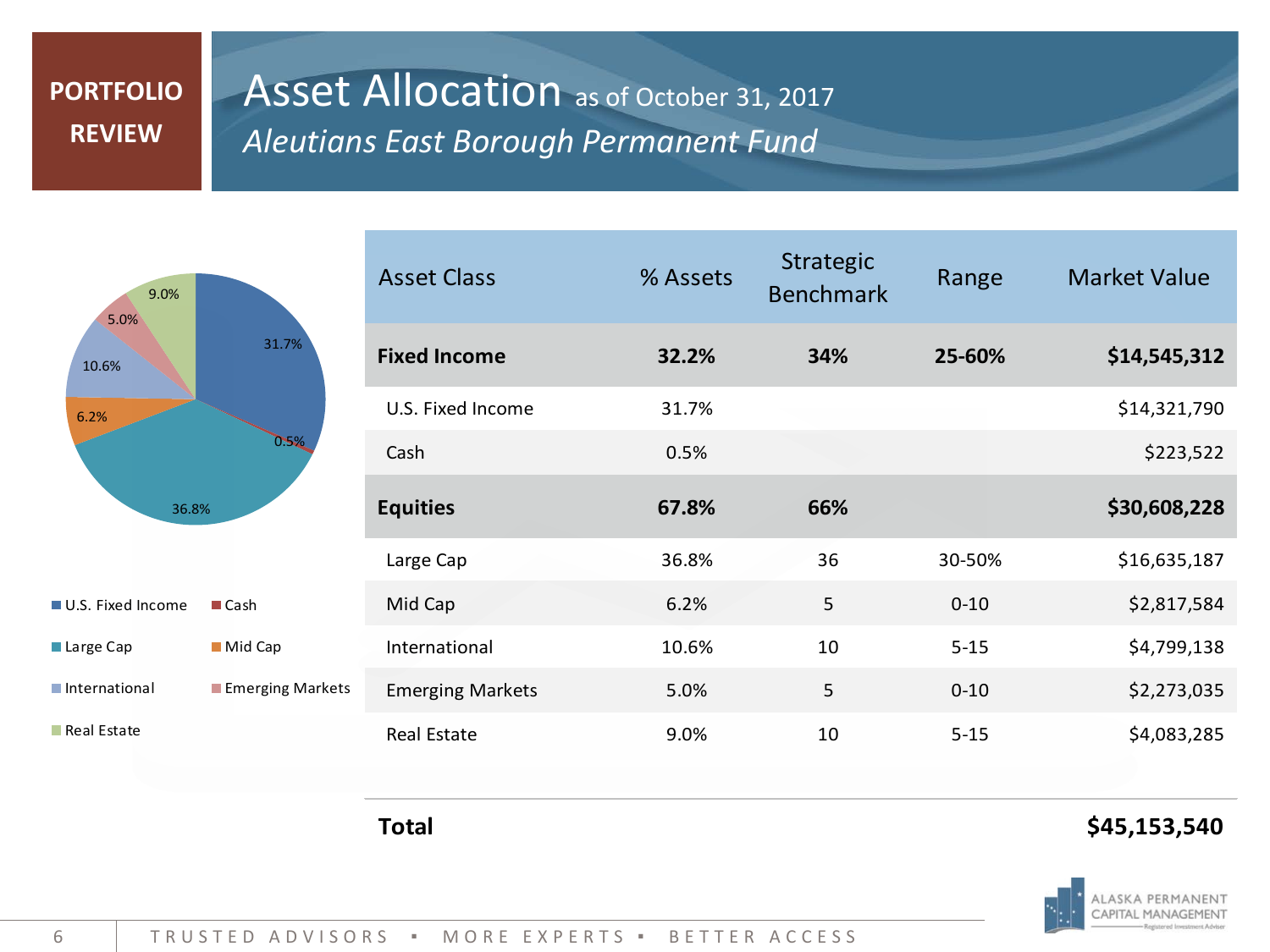#### Account Performance as of October 31, 2017 *Aleutians East Borough Permanent Fund* **PORTFOLIO REVIEW**



Performance is gross of fees and annualized for periods greater than one year. Inception performance begins on July 31, 1993. Strategic benchmark is a blended return of the account's target allocation.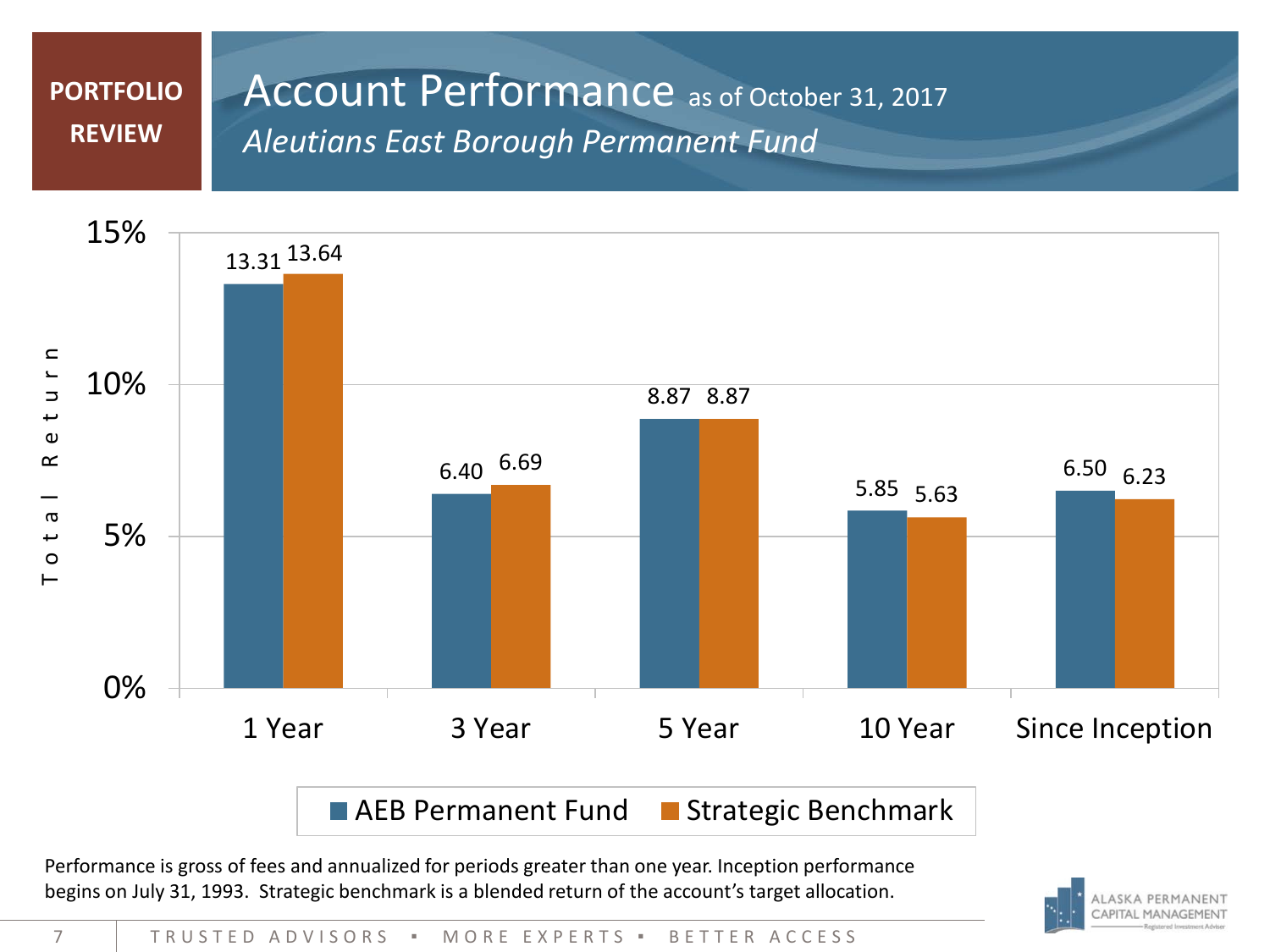#### **PORTFOLIO REVIEW**

# AEB Summary of Accounts

| <b>Account Name</b>                         | <b>Market Value</b>    | <b>2017 Performance</b> | <b>Since Inception</b> |
|---------------------------------------------|------------------------|-------------------------|------------------------|
| <b>Benchmark</b>                            | as of October 31, 2017 | as of October 31, 2017  | as of October 31, 2017 |
| <b>AEB Permanent Fund</b>                   | \$45,153,540           | 10.92                   | 6.50                   |
| <b>Balanced Account - Blended Benchmark</b> |                        | 11.16                   | 6.23                   |
| AEB 2010 Series A                           | \$1,025,607            | 0.63                    | 0.37                   |
| 50% Barclays 1-3 Gov / 50% 90 Day T-Bill    |                        | 0.65                    | 0.39                   |
| AEB 2010 Series B                           | \$2,041,001            | 0.62                    | 0.35                   |
| 50% Barclays 1-3 Gov / 50% 90 Day T-Bill    |                        | 0.65                    | 0.39                   |
| AEB-Akutan Harbor 2006                      | \$1,522,957            | 0.67                    | 1.53                   |
| 90 Day T-Bill                               |                        | 0.65                    | 1.02                   |
| <b>AEB Series E</b>                         | \$2,484,565            | 0.66                    | 1.49                   |
| 90 Day T-Bill                               |                        | 0.65                    | 1.21                   |
| <b>AEB Operating Fund</b>                   | \$2,545,734            | 0.66                    | 1.52                   |
| 90 Day T-Bill                               |                        | 0.65                    | 1.28                   |

Performance is gross of fees and annualized for periods greater than one year. Inception performance begins on the first full month after the inception of each portfolio.



8 | TRUSTED ADVISORS · MORE EXPERTS · BETTER ACCESS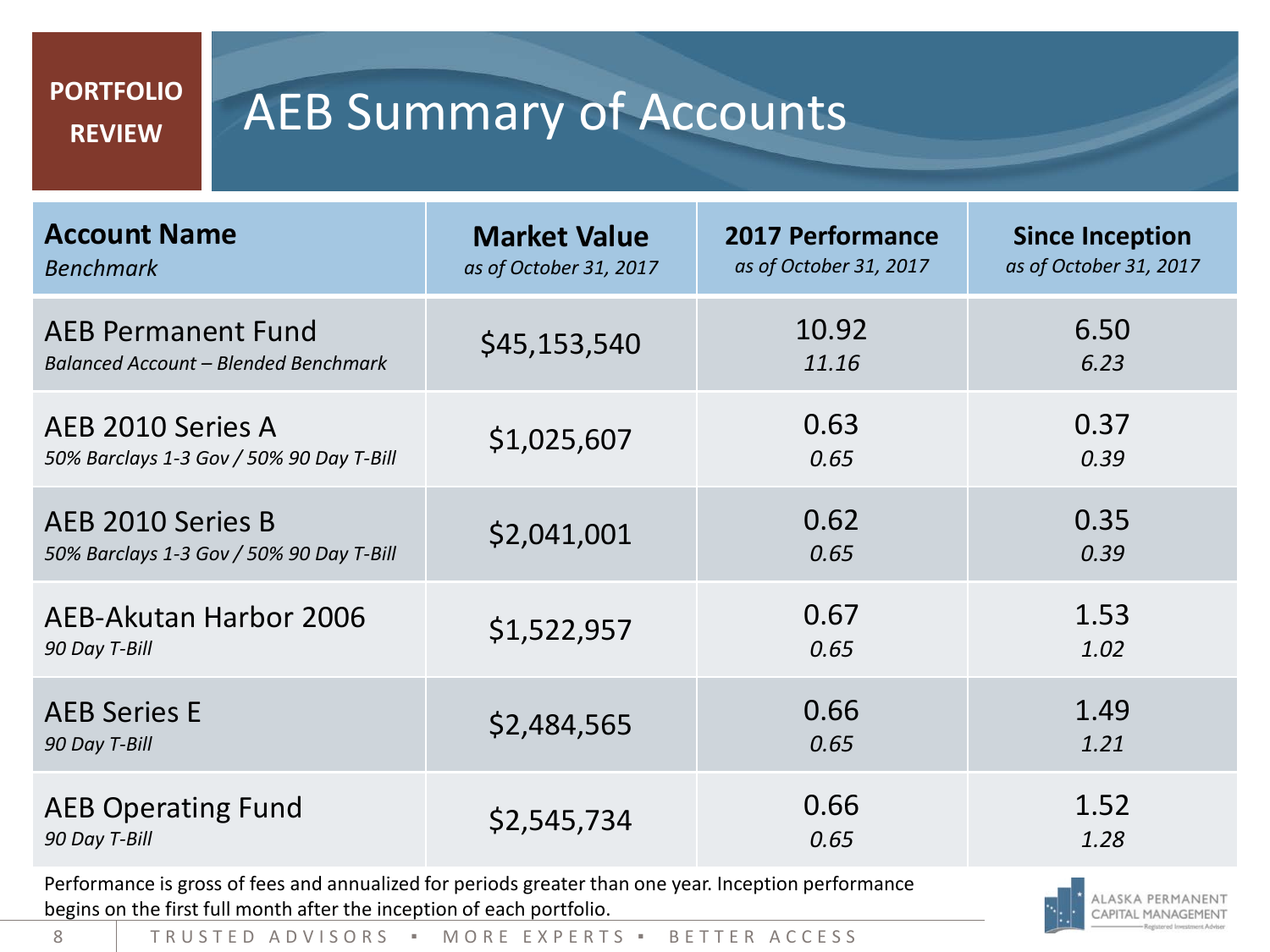# Long-Term Planning

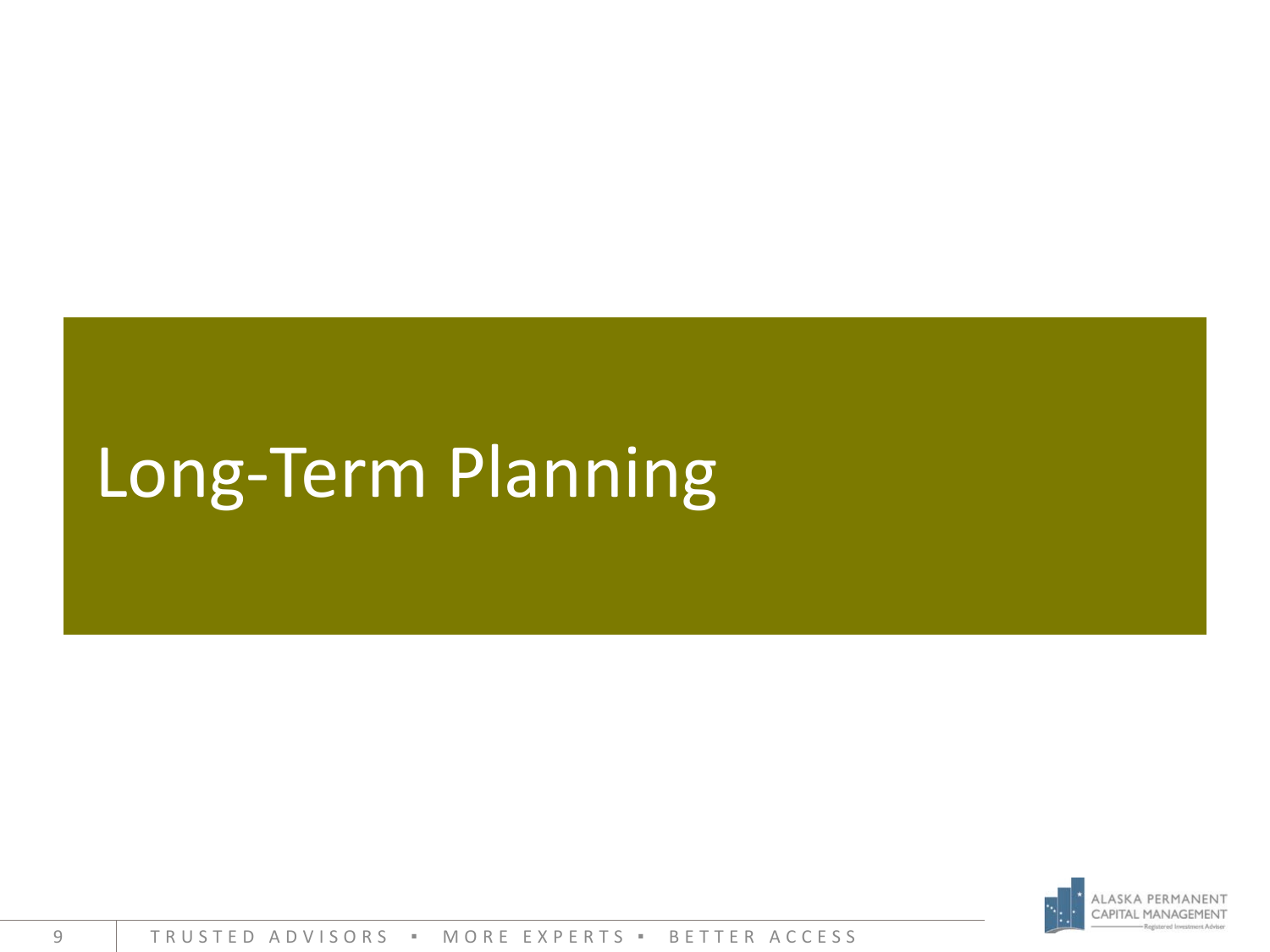#### **LONG-TERM PLANNING**

### Observations on Asset Allocation as of October 31, 2017 *Aleutians East Borough Permanent Fund*

- APCM began managing The **Permanent Fund in 1993**. The portfolio allocation is constructed based upon the goals and constraints outlined in Ordinance 89-1, Section 6.08.010 and the Investment Policy **Statement**
- The current allocation is **designed to support reasonable distribution levels**.
- Over an approximate ten-year time horizon, the portfolio is **expected to earn an average of 6.8% per year**.
- Current policy allows for annual distributions of **up to 8%**, however given the 6.8% expected return over the long-term, **a maximum distribution would erode principal**.
- To ensure continued success of the Fund's goals and guard against excess risk, **APCM recommends a formal strategic allocation review based upon current investment goals.**

| <b>Asset Class</b>             |               | 66% Equity / Current |  |  |
|--------------------------------|---------------|----------------------|--|--|
| Large Cap Equity               |               | 36.0%                |  |  |
| <b>Mid Cap Equity</b>          |               | 5.0%                 |  |  |
| <b>Small Cap Equity</b>        |               | 0.0%                 |  |  |
| <b>International Equity</b>    |               | 10.0%                |  |  |
| <b>Emerging Markets Equity</b> |               | 5.0%                 |  |  |
| <b>REITS</b>                   |               | 10.0%                |  |  |
| <b>U.S. Fixed Income</b>       |               | 34.0%                |  |  |
| <b>TIPS</b>                    |               | 0.0%                 |  |  |
| Int'l Fixed Income             |               | 0.0%                 |  |  |
| Commodities                    |               | 0.0%                 |  |  |
| <b>APCM's Forward</b>          | <b>Return</b> | 6.8%                 |  |  |
| Looking                        | <b>Risk</b>   | 11.5%                |  |  |
| <b>Assumptions</b>             | <b>Ratio</b>  | 0.59                 |  |  |



Risk and return data from Windham Portfolio Advisor.

10 TRUSTED ADVISORS ▪ MORE EXPERTS ▪ BETTER ACCESS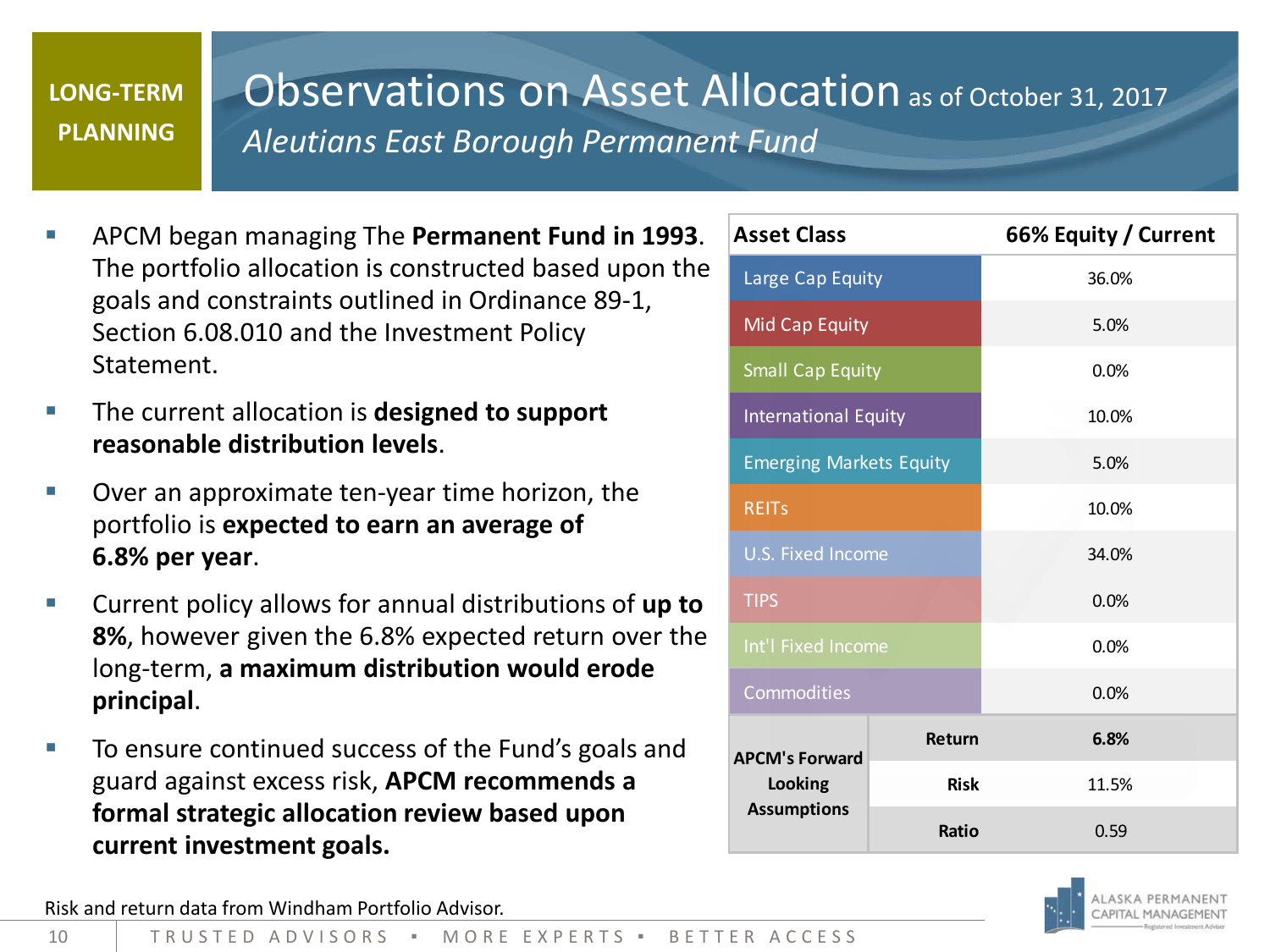#### **LONG-TERM PLANNING**

# Model Portfolios

| <b>Asset Class</b>                                                        |             | 25% Equity       | 40% Equity              | 55% Equity                    | 70% Equity                     | 85% Equity                     |
|---------------------------------------------------------------------------|-------------|------------------|-------------------------|-------------------------------|--------------------------------|--------------------------------|
| U.S. Equity<br><b>International Equity</b><br><b>REITS</b><br>Commodities |             | 15%<br>5%<br>75% | 25%<br>60%<br>10%<br>5% | 32%<br>45%<br>15%<br>$3\%$ 5% | 30%<br>35%<br>5%<br>10%<br>20% | 15%<br>5%<br>45%<br>10%<br>25% |
| <b>Fixed Income</b>                                                       |             |                  |                         |                               |                                |                                |
|                                                                           | Return      | 4.3%             | 5.1%                    | 6.0%                          | 6.9%                           | 7.9%                           |
| <b>APCM's Forward</b><br>Looking                                          | <b>Risk</b> | 5.2%             | 7.2%                    | 9.7%                          | 12.1%                          | 14.9%                          |
| <b>Assumptions</b>                                                        | Range*      | -6.1 to 14.7%    | -9.3 to 19.5%           | $-13.4$ to 25.4%              | $-17.3$ to $31.1%$             | -21.9 to 37.7%                 |
|                                                                           | Return      | 5.6%             | 5.9%                    | 6.2%                          | 6.5%                           | 6.8%                           |
| Annualized<br><b>Historical Returns</b><br>9/1997 - 12/2016               | <b>Risk</b> | 4.4%             | 6.4%                    | 8.8%                          | 11.2%                          | 14.1%                          |
|                                                                           | Ratio       | 1.27             | 0.91                    | 0.71                          | 0.58                           | 0.48                           |
| <b>Best 12 Month Period</b>                                               |             | 16.8%            | 22.4%                   | 30.0%                         | 38.7%                          | 50.0%                          |
| <b>Worst 12 Month Period</b>                                              |             | $-11.3%$         | $-18.7%$                | $-26.5%$                      | $-34.2%$                       | $-41.4%$                       |

Risk and return data from Windham Portfolio Advisor. U.S. Equity includes a blend of large, mid, and small cap stocks. International Equity includes developed and emerging markets. Fixed Income can include U.S. aggregate bonds, U.S. TIPS, international bonds, and cash. \*Range denotes the possible return range at the 95% confidence level.

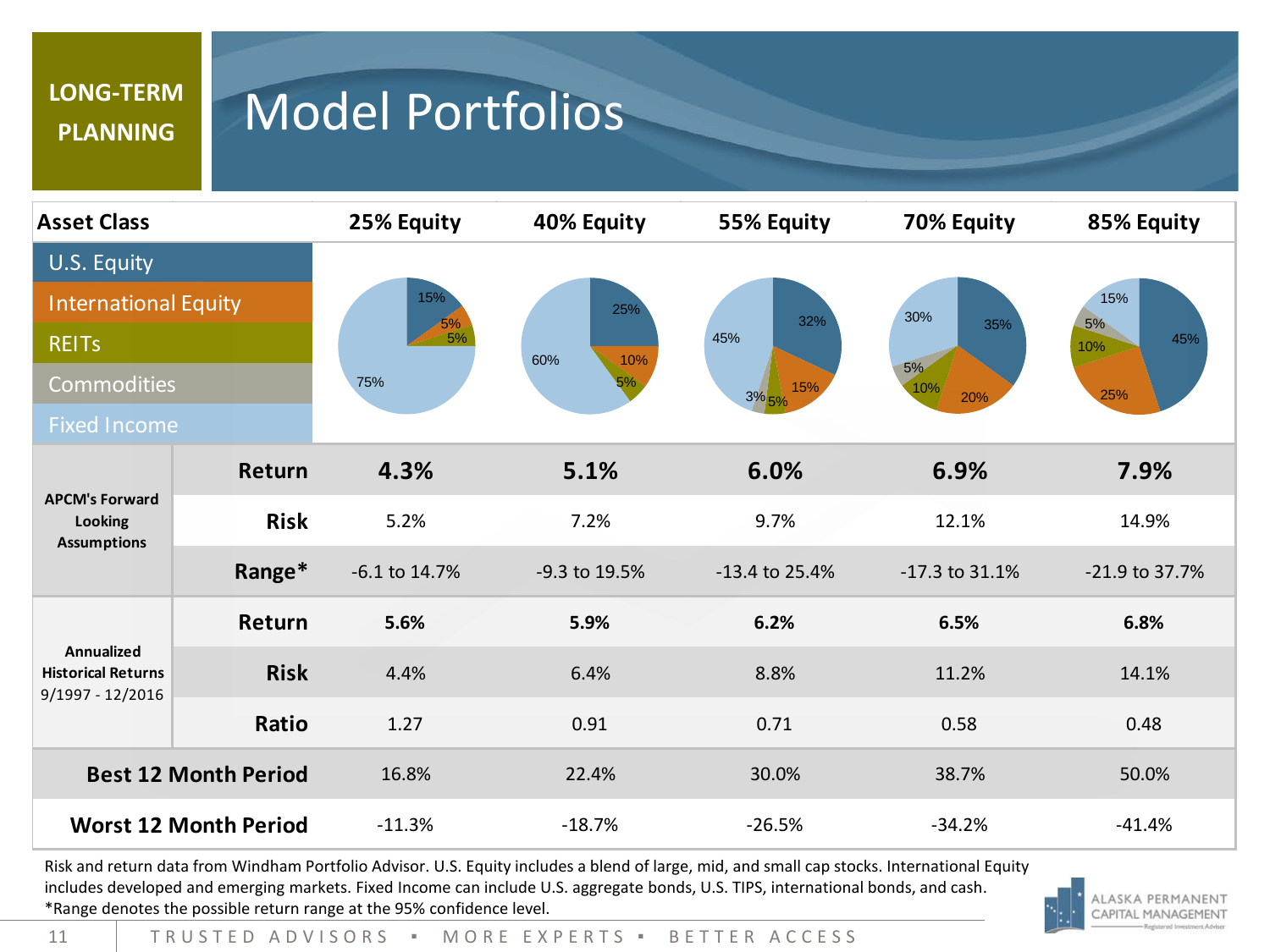#### **LONG-TERM PLANNING**

# Asset Allocation Considerations

| <b>Factors</b>                | <b>AEB Permanent Fund</b>                                                                           |
|-------------------------------|-----------------------------------------------------------------------------------------------------|
| <b>Time Horizon</b>           | Perpetual                                                                                           |
| R<br><b>Risk Tolerance</b>    | Commensurate with Return Objective                                                                  |
| F<br><b>Expected Return</b>   | <b>Commensurate with Distribution Rate</b><br>Maximum of 8% Per Year                                |
| <b>Asset Class Preference</b> | Domestic Equity (large/mid), International<br>Equity (developed/emerging), REITs, U.S. Fixed Income |
| <b>Tax Status</b>             | <b>Tax Exempt</b>                                                                                   |

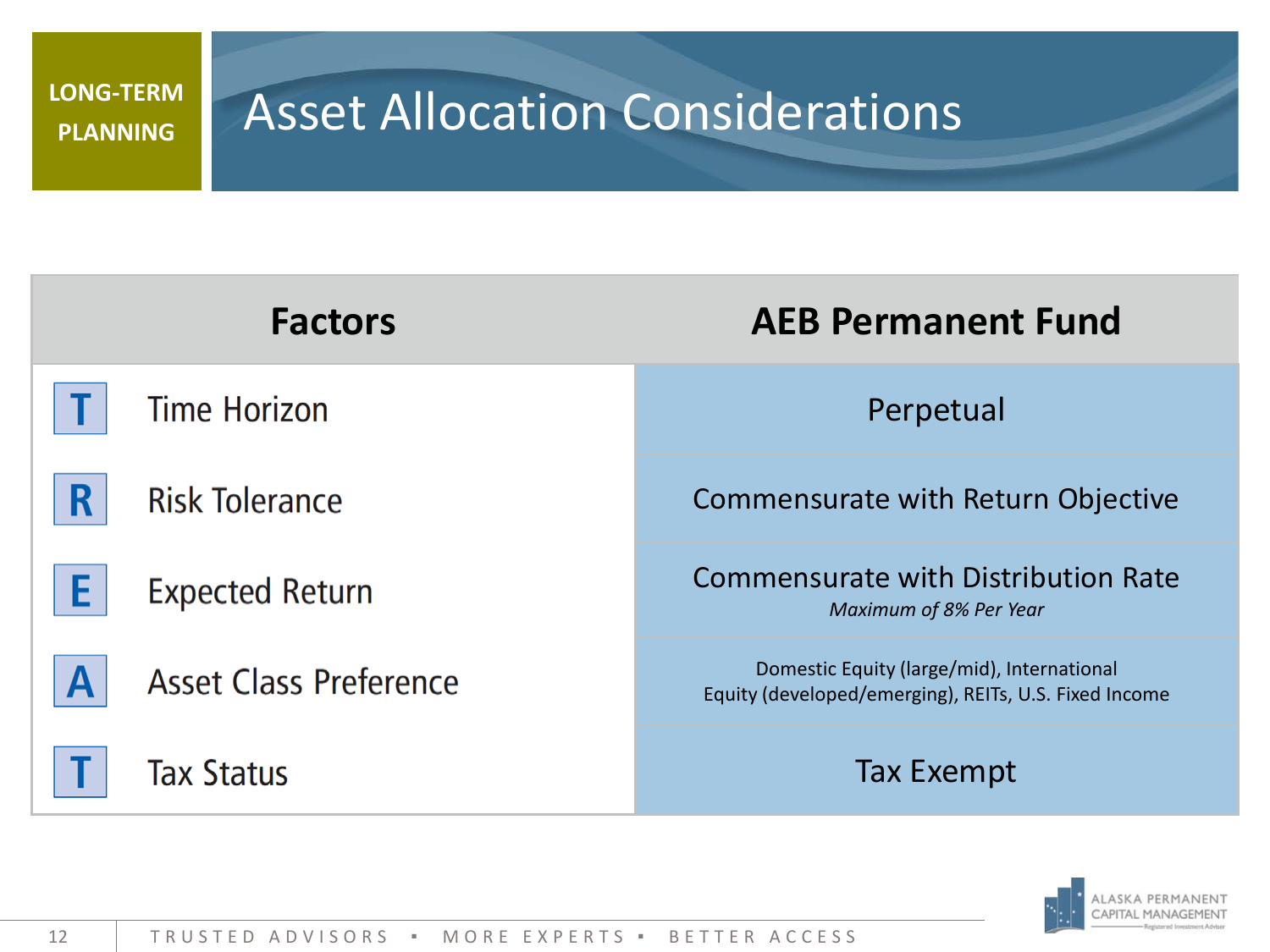

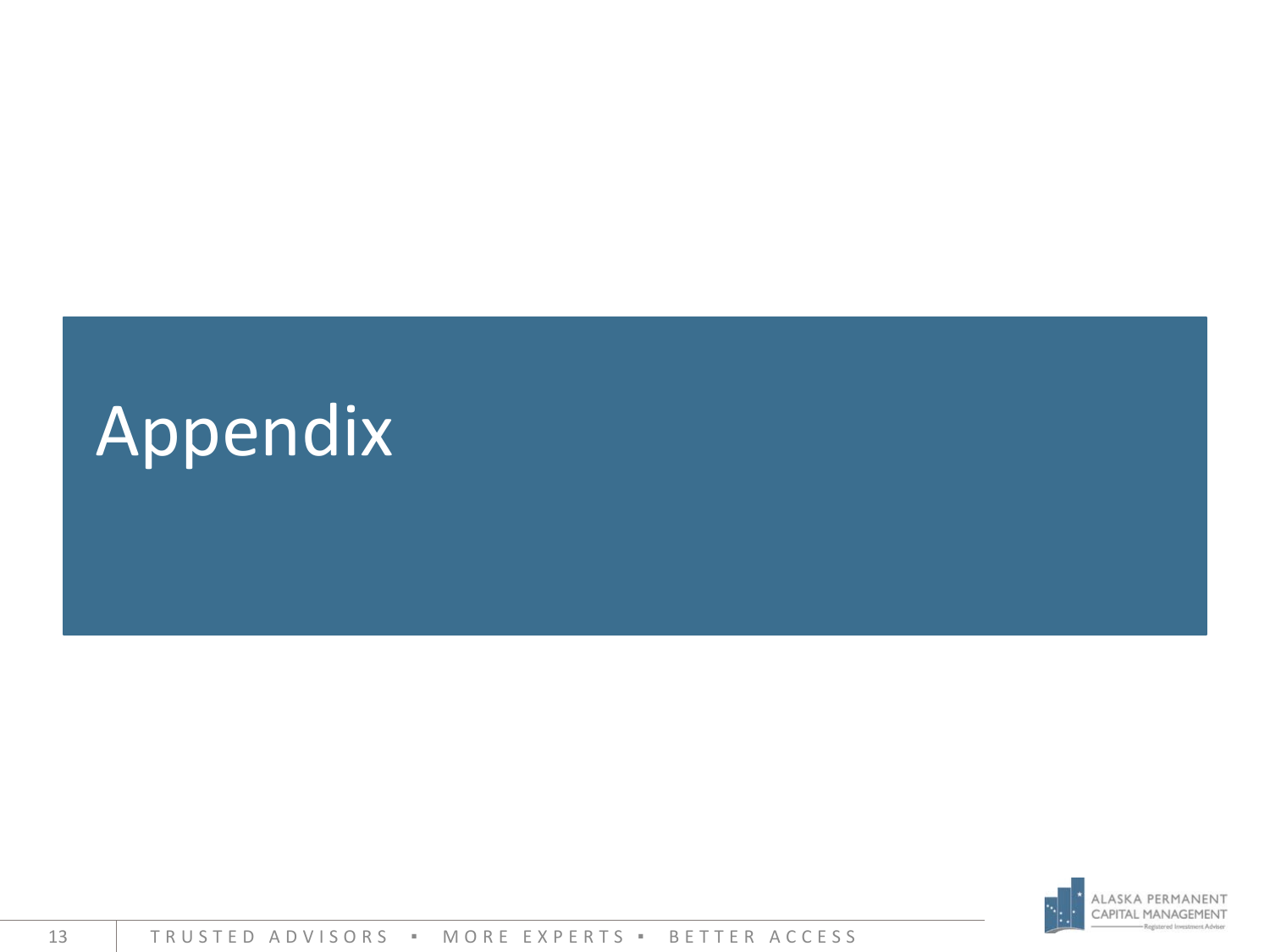#### **CURRENT OUTLOOK**

### Late-Cycle for Longer….

*Lack of excesses in the U.S. economy suggests the expansion can continue.*

What's going on:

 **The synchronized global expansion continues to broaden,** but most advanced economies are still operating below potential.

APCM's view:

- As expected, the post crisis recovery has been long but weak. **Fundamental risks, such as corporate re-leveraging, do not appear likely to derail the recovery in the near-to-medium term.**
- Inflation expectations are anchored suggesting the Fed can continue on the current path of interest rate normalization.
- The output gap, which measures current growth output versus potential, is usually above zero and declining before a recession. Today in the U.S., it is just above zero and rising. **Subdued inflation and wage pressures indicates there is still room for improvement.**



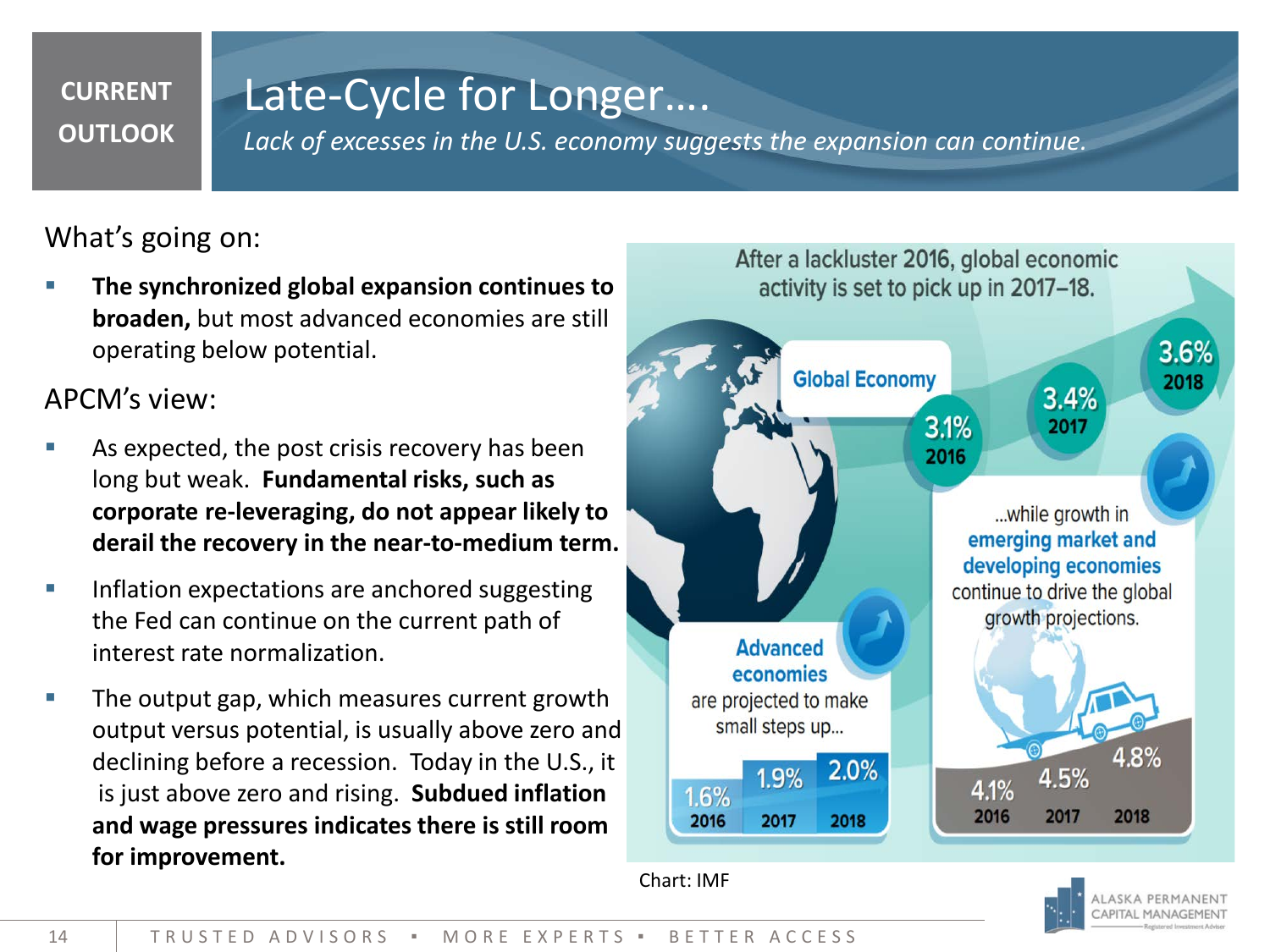#### **CURRENT OUTLOOK**

## Earnings Growth Supporting Markets

*The pick-up in global economic activity has helped company profits.*

### What's going on:

- Post crisis returns have primarily been derived from multiple expansion (stock prices rise faster than earnings) leaving today's elevated valuations.
- Recently, **earnings growth has been the primary driver of returns and is supporting current stock market levels.**

### APCM's view:

- The S&P 500 earnings yield is 4.6%, while the 10 year Treasury yield is 2.4%. This is a wide spread relative to history indicating **relative valuations still favor stocks.** Chart: J.P. Morgan Asset Management
- Historically, the effects of high valuations on tactical (1-2 years) returns is low, but they do point to **lower long term returns as indicated in APCM's return expectations.**
- The outlook for economic growth remains positive, but valuations leave us cautious. In this environment, **APCM is maintaining a modest preference for stocks with anticipation of a gradual movement towards a neutral position as the cycle matures.**



# S&P 500 year-over-year total return eturn broken into multiples, earnings and dividends, quarterly  $0%$  $-20%$  $300<sub>1</sub>$ 3Q17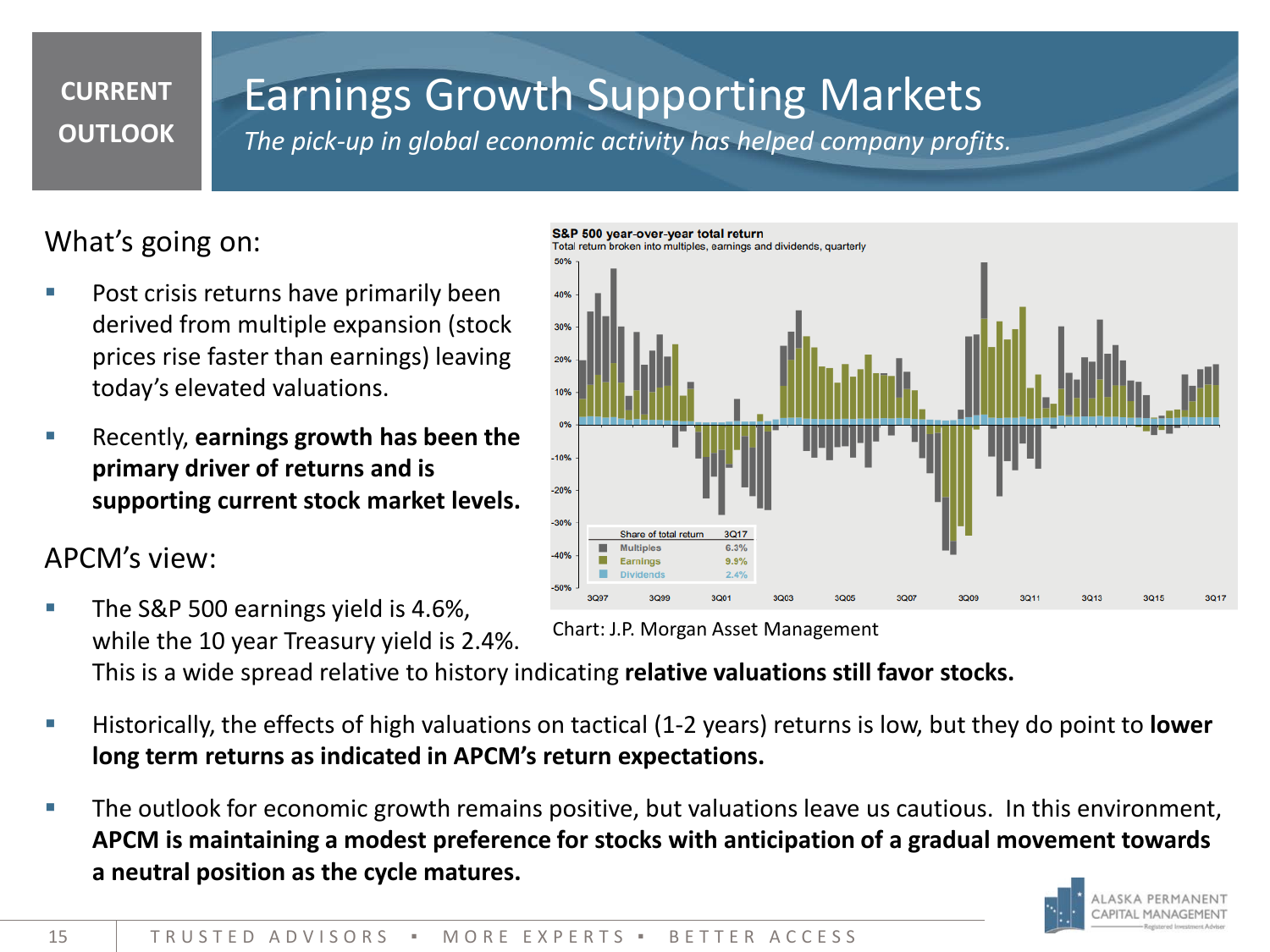#### **CURRENT OUTLOOK**

## Low Volatility Continues to Persist

*Markets have been calmed by positive economic data and easy financial conditions.*

### What's going on:

 Despite late cycle fears and elevated valuations, **markets remain stuck in the low volatility regime that began in mid-2016**.

#### APCM's view:

 Volatility is often low for good reasons that are typically tied to the business cycle. **Positive growth limited upward pressure on rates and inflation tend to coincide with low volatility.**



Source: Bloomberg.

- Today's high valuations provide less of a cushion to absorb shocks leaving the markets vulnerable to unpredictable geopolitical events, adverse economic or financial shocks, as well as other "unknowns". Unless recession risk picks up, such drawdowns should be less severe.
- **The eventual transition out of this low volatility regime should not derail a sound investment strategy.** APCM integrates reasonable future volatility projections for portfolio construction and strategic planning purposes.

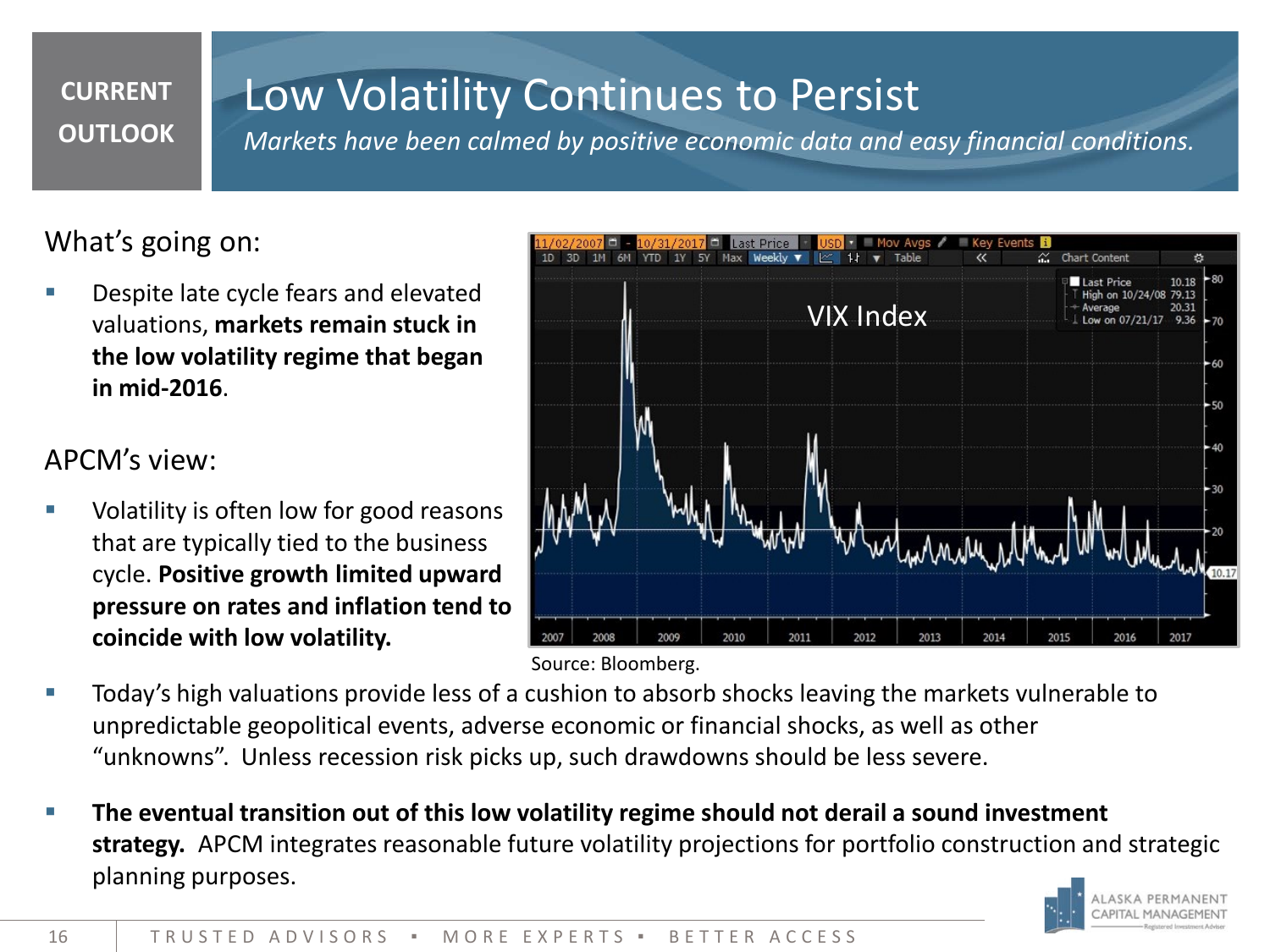# Portfolio Appraisal



#### *ALEUTIANS EAST BOROUGH*

*October 31, 2017*

|                             |                                            |         |                     |              |               |        |        |                 | Yield           |
|-----------------------------|--------------------------------------------|---------|---------------------|--------------|---------------|--------|--------|-----------------|-----------------|
|                             |                                            | Average | <b>Total</b>        |              | <b>Market</b> | Pct.   | Annual | <b>Accrued</b>  | to              |
| Quantity                    | Security                                   | Cost    | <b>Average Cost</b> | <b>Price</b> | Value         | Assets | Income | <b>Interest</b> | <b>Maturity</b> |
| <b>FNMA &amp; FHLMC</b>     |                                            |         |                     |              |               |        |        |                 |                 |
|                             | 24,764 FHLMC POOL G14203                   | 104.56  | 25,894              | 104.72       | 25,933        | 0.06   | 991    | 83              | 1.43            |
|                             | 4.000% Due 04-01-26                        |         |                     |              |               |        |        |                 |                 |
|                             | 235,698 FNCI POOL AS6305                   | 103.77  | 244,574             | 102.52       | 241,650       | 0.54   | 7,071  | 589             | <b>NA</b>       |
|                             | 3.000% Due 12-01-30                        |         |                     |              |               |        |        |                 |                 |
|                             | 264,667 FNCI POOL BC2737                   | 103.04  | 272,700             | 100.52       | 266,032       | 0.59   | 6,617  | 551             | <b>NA</b>       |
|                             | 2.500% Due 05-01-31                        |         |                     |              |               |        |        |                 |                 |
|                             | <b>Accrued Interest</b>                    |         |                     |              | 1,223         | 0.00   |        |                 |                 |
|                             |                                            |         | 543,167             |              | 534,839       | 1.18   |        | 1,223           |                 |
| <b>CASH AND EQUIVALENTS</b> |                                            |         |                     |              |               |        |        |                 |                 |
|                             | FEDERATED GOVERNMENT OBLIGATIONS INSTITUTI |         | 223,522             |              | 223,522       | 0.50   |        |                 |                 |
| <b>CORPORATE BONDS</b>      |                                            |         |                     |              |               |        |        |                 |                 |
|                             | 150,000 COMMONWEALTH EDISON                | 123.20  | 184,800             | 103.72       | 155,586       | 0.34   | 10,425 | 3,070           | 1.61            |
|                             | 6.950% Due 07-15-18                        |         |                     |              |               |        |        |                 |                 |
|                             | 150,000 TOYOTA MOTOR CREDIT CORP           | 100.48  | 150,718             | 100.43       | 150,652       | 0.33   | 3,150  | 910             | 1.73            |
|                             | 2.100% Due 01-17-19                        |         |                     |              |               |        |        |                 |                 |
|                             | 150,000 MICROSOFT CORP                     | 117.24  | 175,854             | 103.90       | 155,851       | 0.35   | 6,300  | 2,625           | 1.69            |
|                             | 4.200% Due 06-01-19                        |         |                     |              |               |        |        |                 |                 |
|                             | 200,000 TORONTO-DOMINION BANK              | 101.89  | 203,782             | 100.54       | 201,088       | 0.45   | 4,500  | 450             | 1.95            |
|                             | 2.250% Due 09-25-19                        |         |                     |              |               |        |        |                 |                 |
|                             | 150,000 HSBC USA INC                       | 99.61   | 149,412             | 100.75       | 151,119       | 0.33   | 3,562  | 1,662           | 2.00            |
|                             | 2.375% Due 11-13-19                        |         |                     |              |               |        |        |                 |                 |
|                             | 200,000 ENTERPRISE PRODUCTS OPER           | 112.75  | 225,494             | 108.10       | 216,202       | 0.48   | 10,400 | 1,733           | 2.23            |
|                             | 5.200% Due 09-01-20                        |         |                     |              |               |        |        |                 |                 |
|                             | 250,000 PNC BANK NA                        | 99.72   | 249,300             | 100.80       | 252,002       | 0.56   | 6,125  | 2,994           | 2.17            |
|                             | 2.450% Due 11-05-20                        |         |                     |              |               |        |        |                 |                 |
|                             | 150,000 NBC UNIVERSAL MEDIA LLC            | 109.20  | 163,806             | 107.03       | 160,539       | 0.36   | 6,562  | 547             | 2.23            |
|                             | 4.375% Due 04-01-21                        |         |                     |              |               |        |        |                 |                 |
|                             | 150,000 AMERICAN EXPRESS CREDIT            | 99.92   | 149,887             | 100.08       | 150,124       | 0.33   | 3,375  | 1,650           | 2.22            |
|                             | 2.250% Due 05-05-21                        |         |                     |              |               |        |        |                 |                 |
| 100,000                     | <b>MORGAN STANLEY</b>                      | 114.98  | 114,982             | 110.49       | 110,486       | 0.24   | 5,500  | 1,421           | 2.54            |
|                             | 5.500% Due 07-28-21                        |         |                     |              |               |        |        |                 |                 |
|                             | 150,000 GILEAD SCIENCES INC                | 96.28   | 144,423             | 98.43        | 147,640       | 0.33   | 2,925  | 487             | 2.33            |
|                             | 1.950% Due 03-01-22                        |         |                     |              |               |        |        |                 |                 |
|                             | 120.092 SOUTHWEST AIRLS 2007-1 PASS        | 102.36  | 122,929             | 110.00       | 132,102       | 0.29   | 7,386  | 1,846           | 3.82            |
|                             | 6.150% Due 08-01-22                        |         |                     |              |               |        |        |                 |                 |

\* Callable security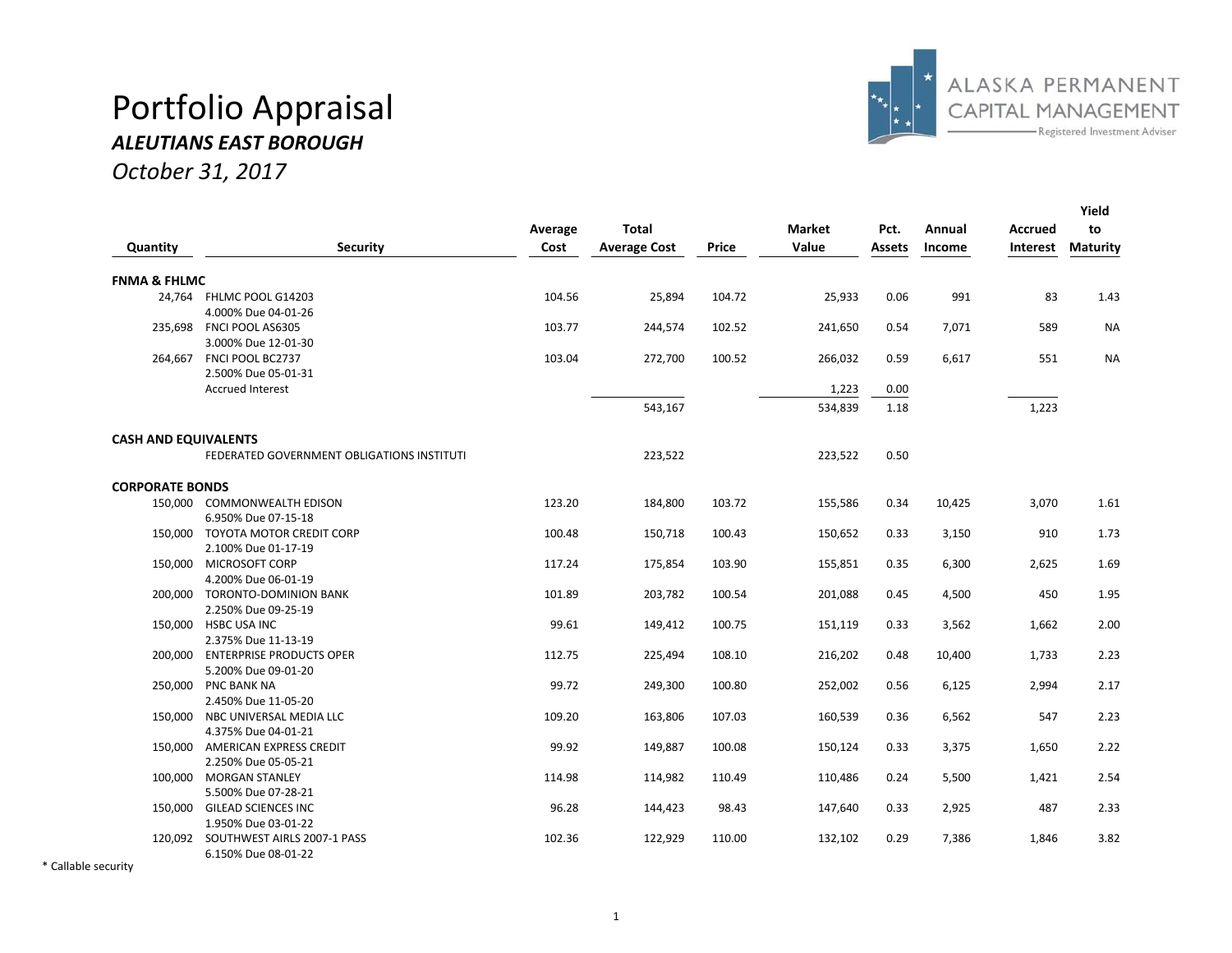### Portfolio Appraisal *ALEUTIANS EAST BOROUGH*





|          |                                  |         |                     |        |               |               |        |                | Yield           |
|----------|----------------------------------|---------|---------------------|--------|---------------|---------------|--------|----------------|-----------------|
|          |                                  | Average | <b>Total</b>        |        | <b>Market</b> | Pct.          | Annual | <b>Accrued</b> | to              |
| Quantity | <b>Security</b>                  | Cost    | <b>Average Cost</b> | Price  | Value         | <b>Assets</b> | Income | Interest       | <b>Maturity</b> |
| 150,000  | <b>BANK AMER CORP</b>            | 99.34   | 149,014             | 102.44 | 153,658       | 0.34          | 4,950  | 1,512          | 2.79            |
|          | 3.300% Due 01-11-23              |         |                     |        |               |               |        |                |                 |
|          | 150.000 COMCAST CORP             | 101.83  | 152,752             | 101.44 | 152,158       | 0.34          | 4,275  | 1,259          | 2.55            |
|          | 2.850% Due 01-15-23              |         |                     |        |               |               |        |                |                 |
|          | 150.000 AVALONBAY COMMUNITIES    | 100.82  | 151,224             | 100.73 | 151,090       | 0.33          | 4,275  | 546            | 2.70            |
|          | 2.850% Due 03-15-23              |         |                     |        |               |               |        |                |                 |
| 150.000  | <b>DISCOVERY COMMUNICATIONS</b>  | 98.88   | 148,320             | 100.99 | 151,483       | 0.34          | 4,875  | 406            | 3.05            |
|          | 3.250% Due 04-01-23              |         |                     |        |               |               |        |                |                 |
|          | 150,000 NEWELL BRANDS INC        | 106.01  | 159,022             | 104.91 | 157,369       | 0.35          | 5,775  | 481            | 2.86            |
|          | 3.850% Due 04-01-23              |         |                     |        |               |               |        |                |                 |
|          | 150,000 Waste Management Inc     | 100.24  | 150,358             | 98.28  | 147,420       | 0.33          | 3,600  | 1,660          | 2.74            |
|          | 2.400% Due 05-15-23              |         |                     |        |               |               |        |                |                 |
|          | 150,000 AFLAC INC                | 106.03  | 159,048             | 104.93 | 157,399       | 0.35          | 5,437  | 2,054          | 2.67            |
|          | 3.625% Due 06-15-23              |         |                     |        |               |               |        |                |                 |
|          | 150,000 BANK OF NEW YORK MELLON  | 97.83   | 146,749             | 97.45  | 146,182       | 0.32          | 3,300  | 687            | 2.68            |
|          | 2.200% Due 08-16-23              |         |                     |        |               |               |        |                |                 |
|          | 150,000 JPMORGAN CHASE & CO      | 105.18  | 157,771             | 105.67 | 158,502       | 0.35          | 5,812  | 1,453          | 2.88            |
|          | 3.875% Due 02-01-24              |         |                     |        |               |               |        |                |                 |
|          | 150,000 METLIFE INC              | 105.46  | 158,197             | 105.08 | 157,623       | 0.35          | 5,400  | 315            | 2.73            |
|          | 3.600% Due 04-10-24              |         |                     |        |               |               |        |                |                 |
|          | 150,000 PRUDENTIAL FINANCIAL INC | 103.15  | 154,719             | 104.21 | 156,312       | 0.35          | 5,250  | 2,421          | 2.79            |
|          | 3.500% Due 05-15-24              |         |                     |        |               |               |        |                |                 |
|          | 150.000 WELLS FARGO & COMPANY    | 99.88   | 149,823             | 101.68 | 152,520       | 0.34          | 4,950  | 715            | 3.03            |
|          | 3.300% Due 09-09-24              |         |                     |        |               |               |        |                |                 |
| 150,000  | REYNOLDS AMERICAN INC            | 108.47  | 162,700             | 107.64 | 161,455       | 0.36          | 6,675  | 2,577          | 3.31            |
|          | 4.450% Due 06-12-25              |         |                     |        |               |               |        |                |                 |
|          | 150.000 APPLIED MATERIALS INC    | 107.96  | 161,934             | 107.25 | 160,872       | 0.36          | 5,850  | 487            | 2.87            |
|          | 3.900% Due 10-01-25              |         |                     |        |               |               |        |                |                 |
|          | 150,000 ANHEUSER-BUSCH INBEV FIN | 103.01  | 154,519             | 103.19 | 154,782       | 0.34          | 5,475  | 1,369          | 3.21            |
|          | 3.650% Due 02-01-26              |         |                     |        |               |               |        |                |                 |
|          | 150,000 TARGET CORP              | 96.45   | 144,670             | 96.10  | 144,156       | 0.32          | 3,750  | 167            | 3.02            |
|          | 2.500% Due 04-15-26              |         |                     |        |               |               |        |                |                 |
|          | 150.000 LOWE'S COS INC           | 100.05  | 150,073             | 100.21 | 150,318       | 0.33          | 4,650  | 2,299          | 3.07            |
|          | 3.100% Due 05-03-27              |         |                     |        |               |               |        |                |                 |
|          | <b>Accrued Interest</b>          |         |                     |        | 39,806        | 0.09          |        |                |                 |
|          |                                  |         | 4,646,286           |        | 4,636,503     | 10.27         |        | 39,806         |                 |

\* Callable security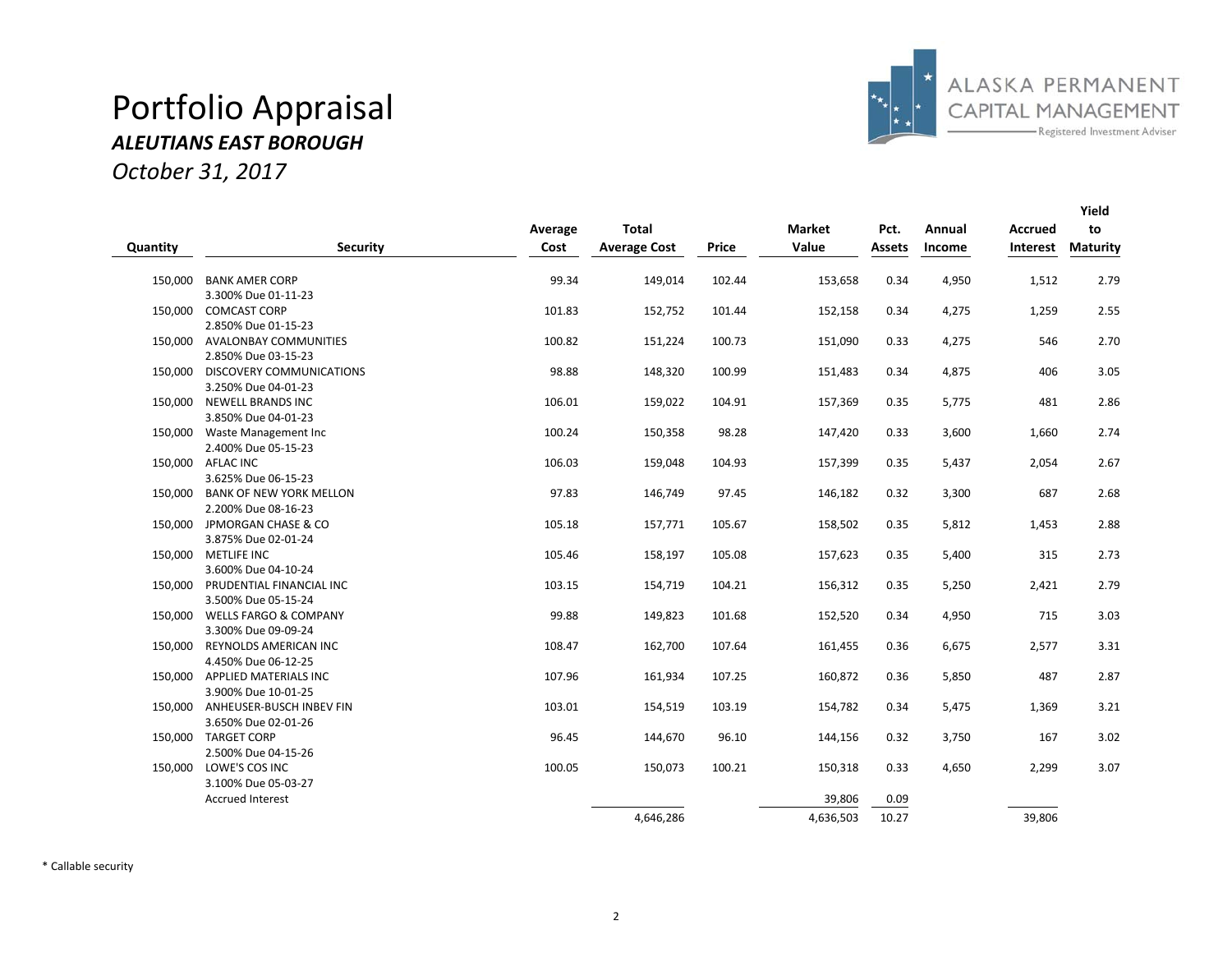## Portfolio Appraisal



#### *ALEUTIANS EAST BOROUGH*

*October 31, 2017*

|                      |                                                  | Average | <b>Total</b>        |        | <b>Market</b> | Pct.   | Annual    | <b>Accrued</b> | Yield<br>to     |
|----------------------|--------------------------------------------------|---------|---------------------|--------|---------------|--------|-----------|----------------|-----------------|
| Quantity             | <b>Security</b>                                  | Cost    | <b>Average Cost</b> | Price  | Value         | Assets | Income    | Interest       | <b>Maturity</b> |
|                      | DOMESTIC LARGE CAP EQUITY FUNDS/ETF              |         |                     |        |               |        |           |                |                 |
|                      | 93,000 FLEXSHARES QUAL DIV ETF                   | 39.75   | 3,696,629           | 42.56  | 3,958,080     | 8.77   | <b>NA</b> |                |                 |
|                      | 53,991 VANGUARD INST'L S&P500 INDEX FUND         | 109.95  | 5,936,210           | 234.80 | 12,677,107    | 28.08  | <b>NA</b> |                |                 |
|                      |                                                  |         | 9,632,839           |        | 16,635,187    | 36.84  |           |                |                 |
|                      | DOMESTIC MID CAP EQUITY FUNDS/ETF                |         |                     |        |               |        |           |                |                 |
|                      | 15,400 ISHARES CORE S&P MIDCAP 400 ETF           | 98.53   | 1,517,430           | 182.96 | 2,817,584     | 6.24   | <b>NA</b> |                |                 |
|                      | <b>INTERNATIONAL EQUITY FUNDS/ETF</b>            |         |                     |        |               |        |           |                |                 |
|                      | 73,550 ISHARES ETF CORE MSCI EAFE                | 49.31   | 3,626,882           | 65.25  | 4,799,137     | 10.63  | <b>NA</b> |                |                 |
|                      | <b>EMERGING MARKET FUNDS/ETF</b>                 |         |                     |        |               |        |           |                |                 |
|                      | 40,750 ISHARES ETF CORE MSCI EMERGING MKTS       | 35.30   | 1,438,617           | 55.78  | 2,273,035     | 5.03   | <b>NA</b> |                |                 |
| <b>REAL ESTATE</b>   |                                                  |         |                     |        |               |        |           |                |                 |
|                      | 49,675 VANGUARD REIT ETF                         | 58.73   | 2,917,458           | 82.20  | 4,083,285     | 9.04   | <b>NA</b> |                |                 |
| <b>U.S. TREASURY</b> |                                                  |         |                     |        |               |        |           |                |                 |
|                      | 750,000 US TREASURY NOTES                        | 100.01  | 750,084             | 99.86  | 748,942       | 1.66   | 8,437     | 3,204          | 1.35            |
|                      | 1.125% Due 06-15-18                              |         |                     |        |               |        |           |                |                 |
|                      | 700,000 US TREASURY NOTES                        | 100.06  | 700,437             | 99.42  | 695,954       | 1.54   | 6,125     | 286            | 1.49            |
|                      | 0.875% Due 10-15-18                              |         |                     |        |               |        |           |                |                 |
|                      | 400,000 US TREASURY NOTES                        | 99.81   | 399,234             | 99.81  | 399,236       | 0.88   | 6,000     | 17             | 1.60            |
|                      | 1.500% Due 10-31-19                              |         |                     |        |               |        |           |                |                 |
|                      | 525,000 US TREASURY NOTES                        | 108.96  | 572,046             | 104.54 | 548,851       | 1.22   | 18,375    | 8,488          | 1.67            |
|                      | 3.500% Due 05-15-20                              |         |                     |        |               |        |           |                |                 |
|                      | 500,000 US TREASURY NOTES                        | 98.87   | 494,348             | 99.22  | 496,095       | 1.10   | 6,875     | 2,896          | 1.68            |
|                      | 1.375% Due 05-31-20                              |         |                     |        |               |        |           |                |                 |
|                      | 700,000 US TREASURY NOTES                        | 101.20  | 708,434             | 99.80  | 698,607       | 1.55   | 11,375    | 3,833          | 1.70            |
|                      | 1.625% Due 06-30-20                              |         |                     |        |               |        |           |                |                 |
|                      | 700,000 US TREASURY NOTES                        | 99.75   | 698,259             | 100.95 | 706,671       | 1.57   | 14,875    | 3,153          | 1.86            |
|                      | 2.125% Due 08-15-21                              |         |                     |        |               |        |           |                |                 |
|                      | 625,000 US TREASURY NOTES<br>2.000% Due 10-31-21 | 101.35  | 633,457             | 100.39 | 627,469       | 1.39   | 12,500    | 69             | 1.90            |
|                      | 700,000 US TREASURY NOTES                        | 100.32  | 702,242             | 99.12  | 693,875       | 1.54   | 12,250    | 1,077          | 1.96            |
|                      | 1.750% Due 03-31-22                              |         |                     |        |               |        |           |                |                 |
|                      | 400,000 US TREASURY NOTES                        | 99.00   | 395,982             | 102.14 | 408,564       | 0.90   | 10,000    | 2,120          | 2.11            |
|                      | 2.500% Due 08-15-23                              |         |                     |        |               |        |           |                |                 |
| * Callable security  |                                                  |         |                     |        |               |        |           |                |                 |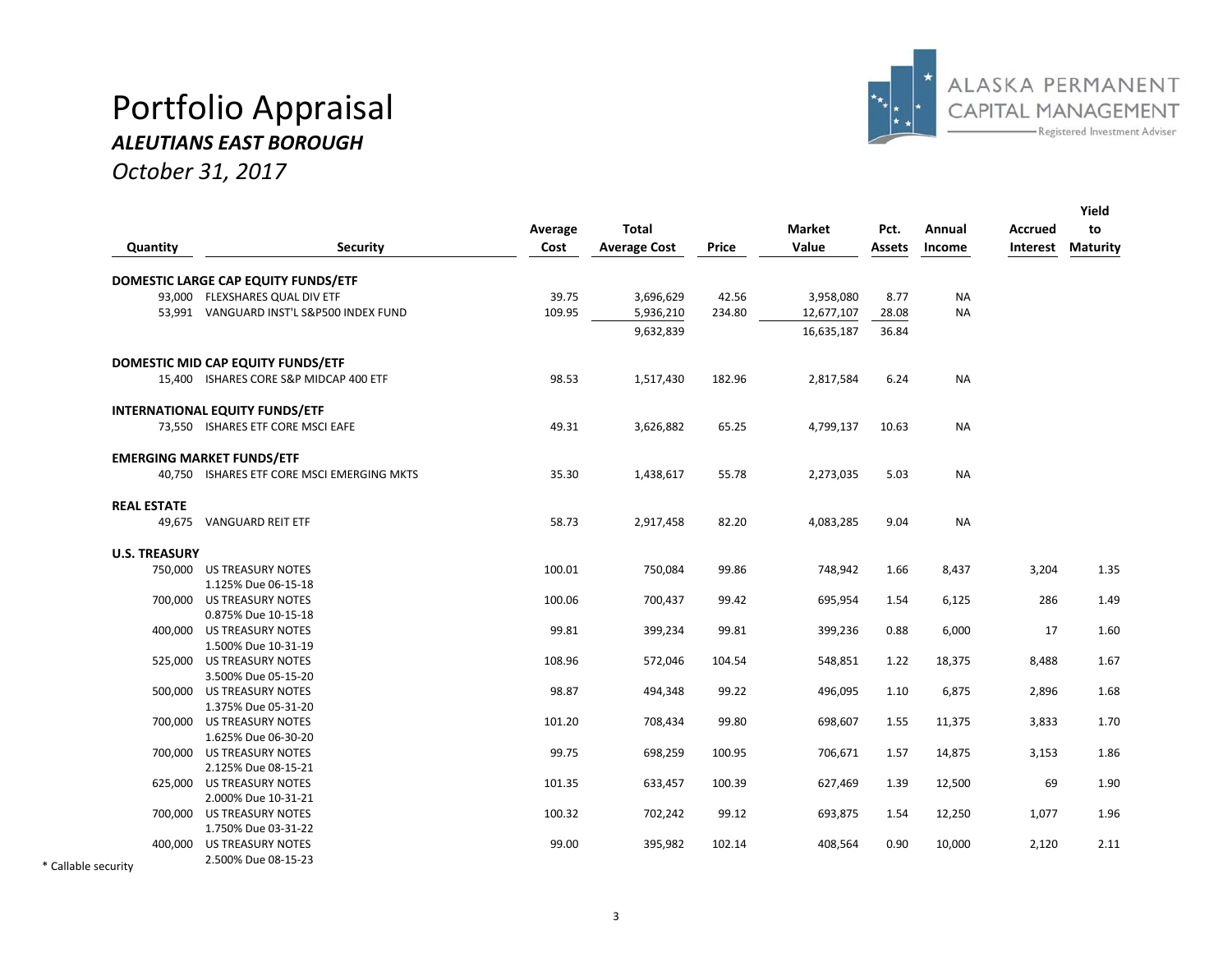### Portfolio Appraisal *ALEUTIANS EAST BOROUGH*





|                        |                          |         |                     |        |               |               |         |                 | Yield           |
|------------------------|--------------------------|---------|---------------------|--------|---------------|---------------|---------|-----------------|-----------------|
|                        |                          | Average | <b>Total</b>        |        | <b>Market</b> | Pct.          | Annual  | <b>Accrued</b>  | to              |
| Quantity               | <b>Security</b>          | Cost    | <b>Average Cost</b> | Price  | Value         | <b>Assets</b> | Income  | <b>Interest</b> | <b>Maturity</b> |
| 250,000                | <b>US TREASURY NOTES</b> | 98.54   | 246,357             | 99.92  | 249,805       | 0.55          | 5,312   | 2,238           | 2.14            |
|                        | 2.125% Due 11-30-23      |         |                     |        |               |               |         |                 |                 |
| 450,000                | <b>US TREASURY NOTES</b> | 100.23  | 451,020             | 101.00 | 454,518       | 1.01          | 10,687  | 2,265           | 2.21            |
|                        | 2.375% Due 08-15-24      |         |                     |        |               |               |         |                 |                 |
| 650,000                | <b>US TREASURY NOTES</b> | 97.16   | 631,537             | 97.93  | 636,571       | 1.41          | 13,000  | 2,755           | 2.29            |
|                        | 2.000% Due 08-15-25      |         |                     |        |               |               |         |                 |                 |
| 500,000                | <b>US TREASURY NOTES</b> | 102.28  | 511,387             | 94.76  | 473,810       | 1.05          | 8,125   | 1,722           | 2.32            |
|                        | 1.625% Due 02-15-26      |         |                     |        |               |               |         |                 |                 |
| 250,000                | <b>US TREASURY NOTES</b> | 99.48   | 248,691             | 93.34  | 233,340       | 0.52          | 3,750   | 795             | 2.34            |
|                        | 1.500% Due 08-15-26      |         |                     |        |               |               |         |                 |                 |
| 250,000                | <b>US TREASURY NOTES</b> | 97.14   | 242,861             | 97.12  | 242,792       | 0.54          | 5,000   | 2,310           | 2.36            |
|                        | 2.000% Due 11-15-26      |         |                     |        |               |               |         |                 |                 |
| 100.000                | <b>US TREASURY NOTES</b> | 100.24  | 100,242             | 99.03  | 99,035        | 0.22          | 2,250   | 477             | 2.37            |
|                        | 2.250% Due 02-15-27      |         |                     |        |               |               |         |                 |                 |
|                        | <b>Accrued Interest</b>  |         |                     |        | 37,704        | 0.08          |         |                 |                 |
|                        |                          |         | 8,486,620           |        | 8,451,840     | 18.72         |         | 37,704          |                 |
| <b>AGENCIES</b>        |                          |         |                     |        |               |               |         |                 |                 |
| 200,000                | <b>FHLMC</b>             | 99.73   | 199,460             | 99.58  | 199,160       | 0.44          | 3,400   | 302             | 1.85            |
|                        | 1.700% Due 09-29-20      |         |                     |        |               |               |         |                 |                 |
| 500.000                | FEDERAL FARM CREDIT BANK | 100.00  | 500,000             | 99.77  | 498,870       | 1.10          | 14,250  | 277             | 2.88            |
|                        | 2.850% Due 04-24-25      |         |                     |        |               |               |         |                 |                 |
|                        | <b>Accrued Interest</b>  |         |                     |        | 579           | 0.00          |         |                 |                 |
|                        |                          |         | 699,460             |        | 698,609       | 1.55          |         | 579             |                 |
| <b>TOTAL PORTFOLIO</b> |                          |         | 33,732,281          |        | 45,153,540    | 100           | 341,776 | 79,313          |                 |

\* Callable security